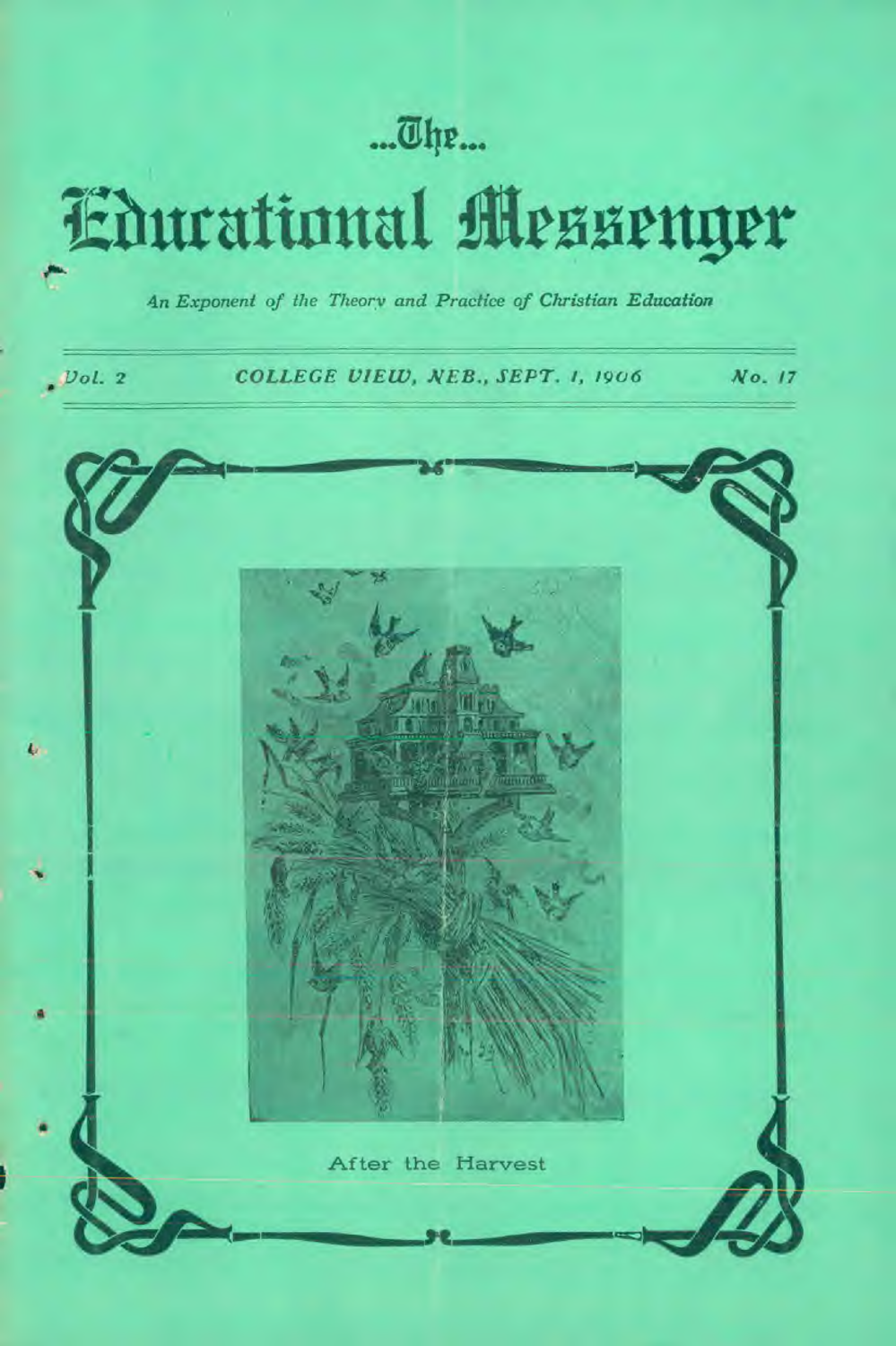*TILE EDUCATIONAL MESSENGER* 

"The work that centuries might have done, Must crowd the hcur of setting sun."

## ALL READY FOR USE

The Educational Convention recently held voted to inaugurate a great Missionary Educational Movement, and among other ways suggested that this be done "By promoting a general, thorough, and continuous study of home and foreign missions. . . . . By encouraging school boards to provide suitable literature on missions for use in their schools."

Nothing better could be prepared for meeting these very ends than the recent book by Mrs. A. E. Ellis—

## THE MISSIONARY IDEA

This is a 250-page book, printed on heavy paper, and bound in cloth. There is not a page in the book, the reading of which will not fan to a living flame the sparks of missionary fire in your heart. It is manifestly a book for the times and meets the greatest need of our denomination to day—more of the missionary spirit.

Write the publishers to-day for free sample pages, and descriptive circulars, or send them 75 cents and receive a copy postpaid.

 $\sqrt{2}$ 

UNION COLLEGE PRESS College View, Nebraska

•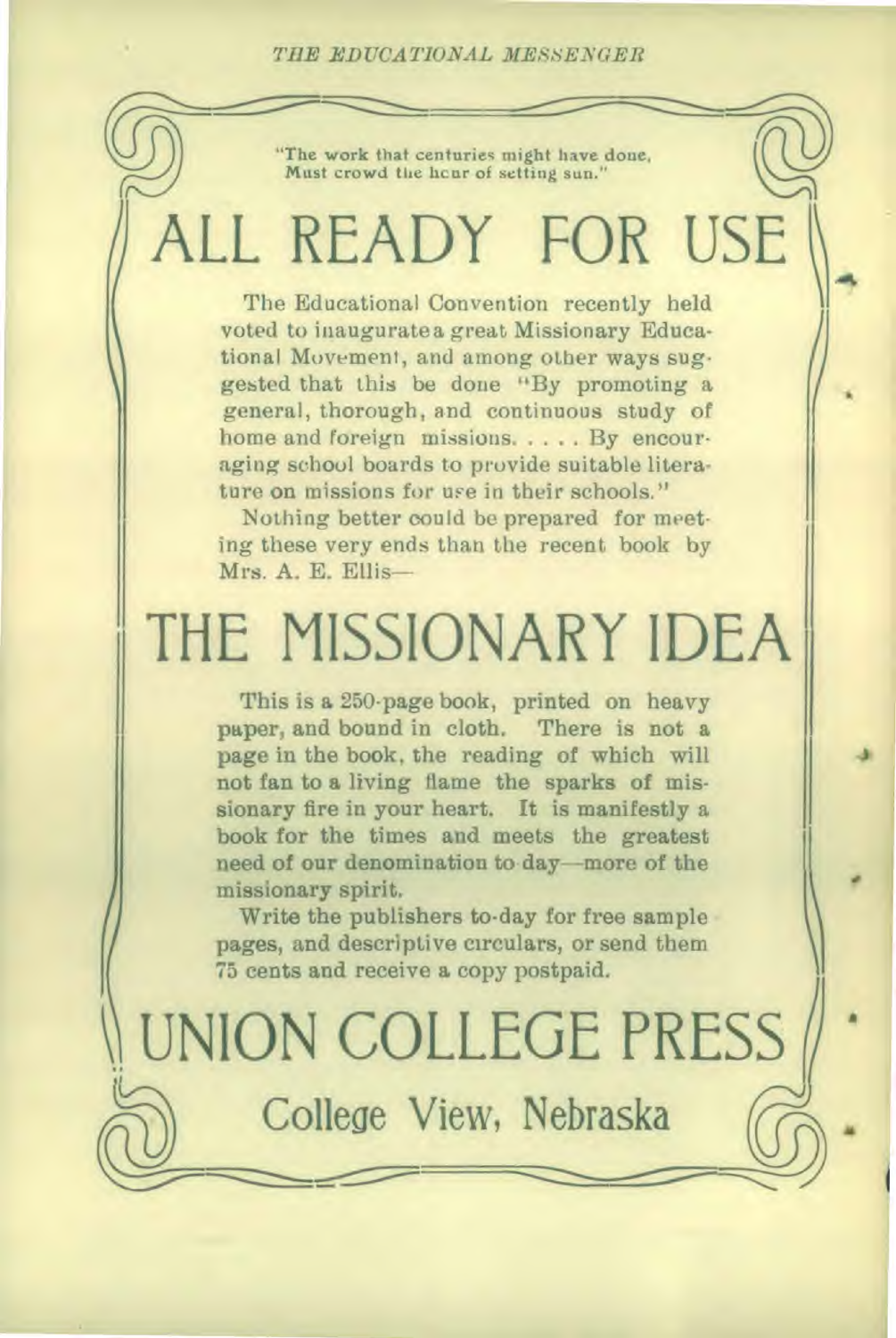## ... The...

# **liburational rwirttgrr**

*An Exponent of the Theory and Practice of Christian Education* 

•

*Vol. 2 COLLEGE VIEW, NEB., SEPT. 1, 1906 No. 17* 

## General Articles

#### \*HISTORICAL SKETCH OF EDUCA-TIONAL WORK OF SEVENTH-DAY ADVENTISTS

Most of the early converts to this cause were Adventists who had been disappointed in the great 1844 movement under William Miller. When the time passed and the great disappointment was experienced, they fell out by the way; but the more earnest, devoted, and pious people began to look to the • prophecies for special light to help them to understand the disappointment. They embraced the Sabbath and kindred questions. They bore a great cross, and they were very unpopular. Some took their children out of the public schools, as they still thought that the Lord's coming must be very near. They did not like the influences prevailing in the public schools; and Adventism was so unpopular that the children were often ridiculed and things made very uncomfortable for them. But after a few years had passed and they had begun to see the great need of education, they again sent their children to school or arranged to teach them at home.

At a very early date, about 1857 or'58, a sister by the name of Louise M. Morton taught the first church school in Battle Creek, in the little church building erected on Cass street, a few feet south of Elder S. H. Lane's brick flat. She had all of the children in the *then*  small Battle Creek church. She taught a good school, charging twenty-five cents a week per scholar as remuneration. This sister had a liberal education and was a magazine writer. She did not remain long in Battle Creek, and when she left, the education of the children ceased for a time. But later, early in the 60's, a sister taught a select school a while in a kitchen in a house near the present colored church on Van Buren Street. Not over a dozen children attended this school. Still later, J. F. Byingtou taught a large parish school for the Seventh-day Adventist children in the church above mentioned, which **was**  built by our people, and used by them for divine worship.

When the Health Institute was started' in 1886, Professor G. H. Bell, with health broken down, came there **for**  treatment, a teacher from the schools **of**  the world. He received help, both physical and spiritual, but especially spiritual help, and became an earnest believer in the truths of Seventh-day Adventists.

<sup>\*</sup>Read before Educational Convention, College View, Nebr., June 29—July 10, 1906.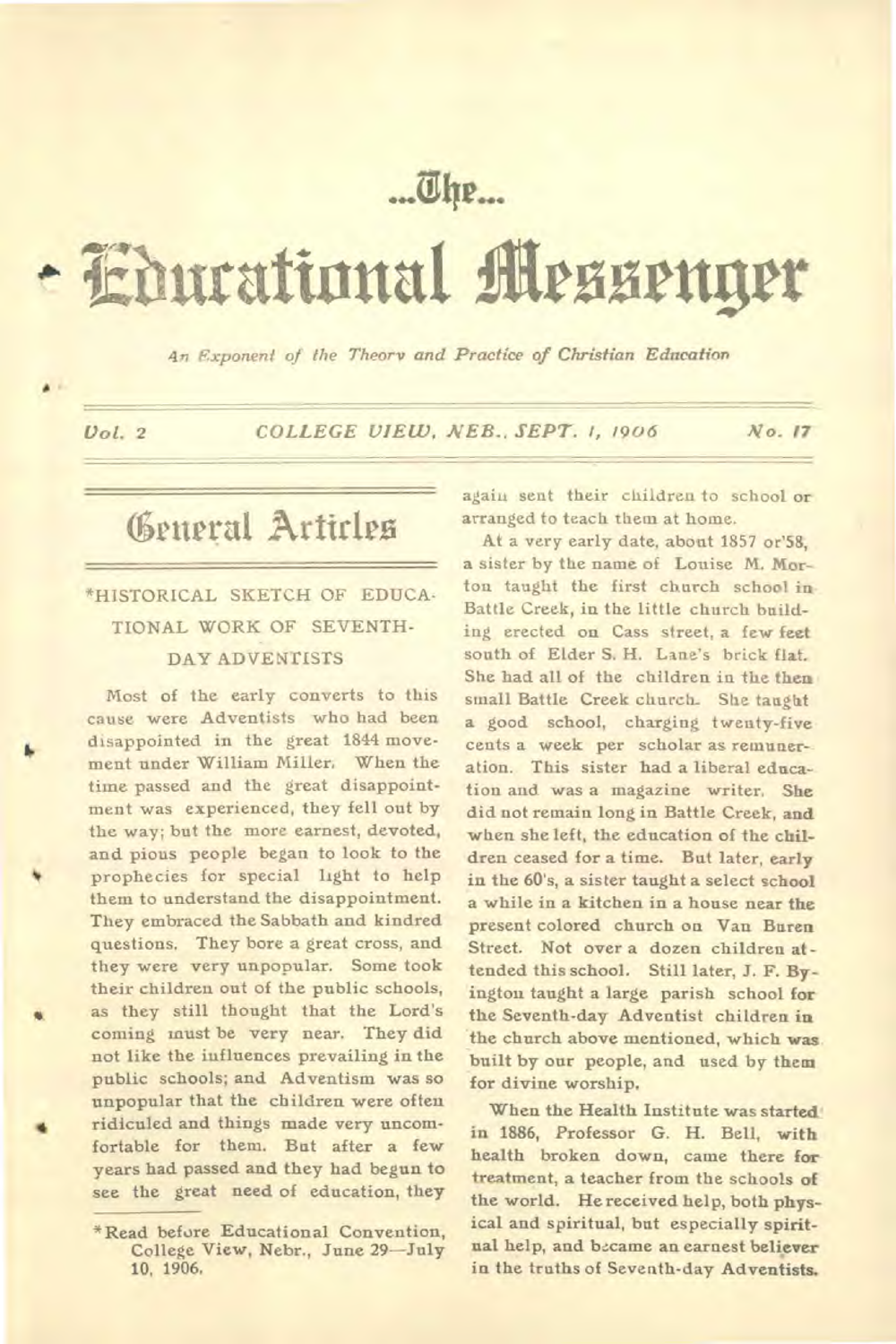This naturally: drew his sympathies away from the public schools, and he began to see the importance of education among our own people. Brother and Sister White and other leading laborers saw the necessity of some provision for the rising generation, and encouraged him to establish a private school in Battle Creek. Professor Bell's school started small, in a building belonging to The *Review and Herald,* away down tcward the Kalamazoo River. Quite a number of those prominent in the cause began their education under his instruction. The two sons of Brother White, Dr. Kellogg, and others who have be- -come workers among us, attended this school.

The school grew, and in a few years **it** became evident that increased facilities must be provided. As the great mass of those who had preached stror gest against the Advent movement were college-bred men, who used their educational advantages to do everything they could against the truth, there was a prejudice among many of the old telievers against college education. Their ...minds were intensely religious, and the need of education was not so appare nt **to** them, as the Lord's coming was so soon expected. But after a period of years had passed, the more thoughtful ones began to study the subject of education, and to see the need of their children's having its advantages. But there was not, by any means, a general desire to provide the facilities for education, such as we have seen since the college work was started in Battle Creek. That introduced a very prominent feature of our work, which has been constantly developed by our people ever since.

The principal cause leading to the founding of Battle Creek College was the great need felt by the intelligent members of the denomination as they saw their children going to the world **in** spite of their home training because

of the influences brought to bear upon them in the public schools and in the higher institutions of learning. In many instances, efforts were made to turn away our young people, and as they saw openings where they could make money, as young people will even before they leave school, they were thus caught out from under the influences of godly parents, and were swallowed up in the great maelstrom of pleasure seeking, pride, and worldliness. Love of the cause of God, and faithfulness in proclaiming the message to the world were the leading truths that actuated our people in starting the educational work. It was indeed a work of selfpreservation. If the old hands died off, whence were the new workers to come, unless from our own families, brought up in the truth?

At the eleventh meeting of the General Conference, beginning March 11, 1873, the following resolutions were adopted:-

"RESOLVED, That we regard it as the imperative duty of Seventh-day Adventists to take immediate steps for the formation of an Educational Society and the establishment of a denominational school.

"RESOLVED, That while steps should be taken to secure a good moral influence in the community where the school shall be located, as a safeguard to its best interests, some provision should also be made to guard the community (as well as the school) against evil influences which may be imported in the persons of unsanctified and ungovernable pupils; and we therefore recommend that those who have charge of the school shall require a certificate, from proper sources, that the applicants for admission are persons suitable to be received into the school, and that whenever their course is detrimental to the school or the community, they shall be promptly discharged."—Review *and Herald, March 18, 1873*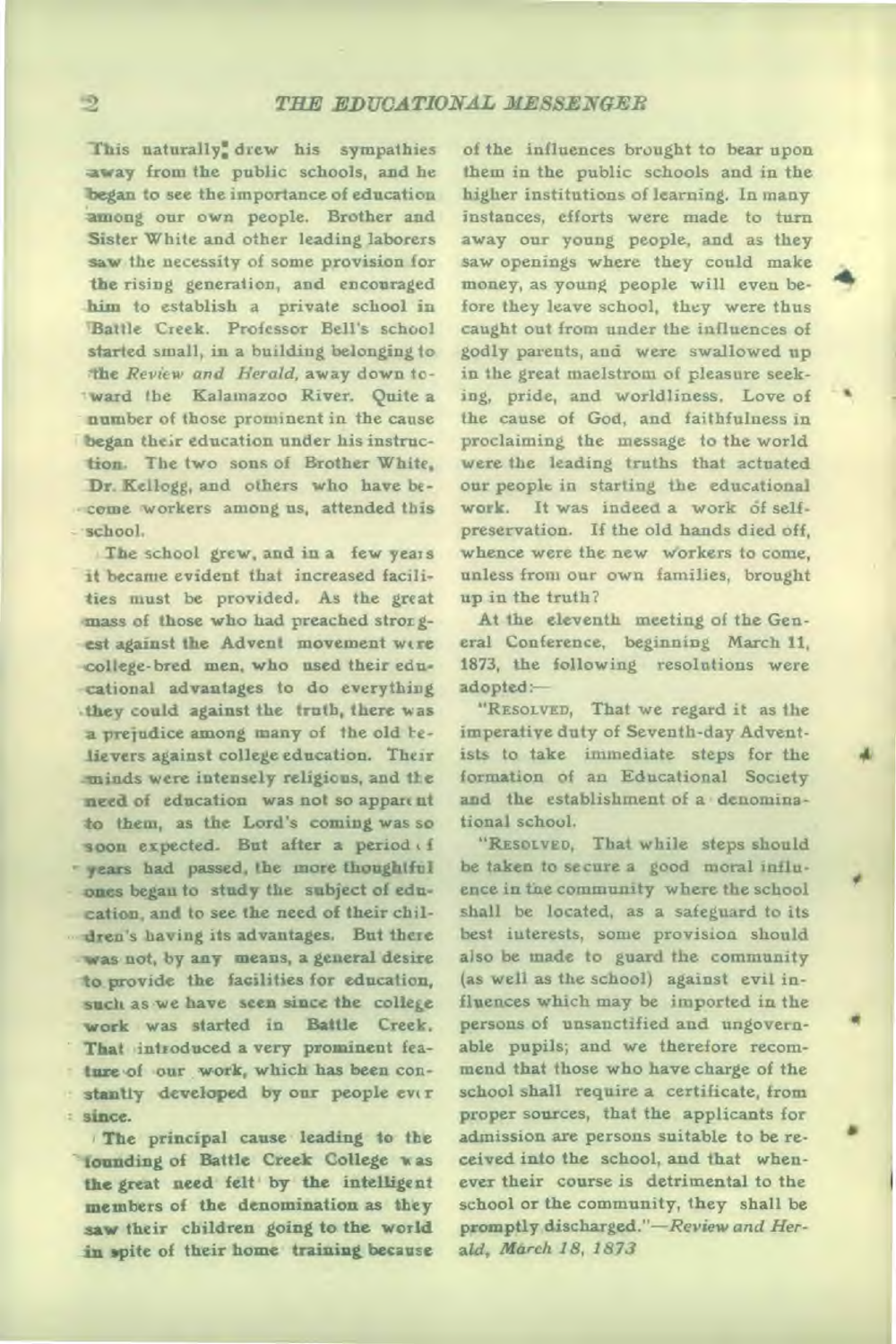From the passing of the foregoing resolutions, the subject of the establishment of the proposed school received a great deal of attention in the *Review and Herald,* and also at the camp meetings of our people. The following short article entitled "Our Proposed School," from the pen of Elder J. N. Andrews, appeared in the *Review,* April **1,** 1873, and will give a clear idea of the motives and principles which were uppermost in the minds of our leading workers as causes leading to the founding of our first college, and ultimately to the development of our educational system as it is now:

"It was the judgment of the General Conference that a school should be established to aid those who desire to prepare themselves for usefulness in the cause of God. It is very evident that such a place of instruction is greatly needed. I. is not enough that those who offer themselves to become laborers in the work of the ministry be men of piety. This is indeed indispensable, but it is also necessary that those who teach others should have knowledge to impart. 'Moreover,' says Solomon, *'because* the preacher was *wise,* he still taught the people knowledge.' We do not desire the knowledge that puffeth up. Let others seek after that which shall inflate then with pride, and that shall enable them to walk in vain show. We desire none of these things.

"But men cannot teach the present truth without understanding many important facts in Biblical knowledge, in history, and in science. We have not time to give them what is technically called a finished education. But we can give important instruction in divine truth, in science, in historical knowledge, and in the languages, sufficient at least to put the keys of knowledge in the student's hands, and to put him in the way of making further progress.... .... ...

"The calls that come from every quar-

ter, from men speaking other languages, must be answered by us. We cannot do this in our present circumstances. But we can do it if the Lord bless our efforts in the establishment of our proposed school. We have delayed this effort too long. The time past cannot be recalled, but the time remaining can be improved. Let no man stand back to criticise and find fault. We want the united action of all the friends of this cause."

At the time of this conference, Elder White and other leading brethren whose health had been impaired by overwork, felt that they must break in some new men, and accordingly Elder George I. Butler, of Iowa, and Elder S. N. Haskell, of New England, were chosen as leading members of the General Conference Committee, Elder Butler as president. Their first important work was to raise money for the Battle Creek College. It was not an easy task to perform, because our people had not been instructed in regard to the necessity of a college education, if not averse to having a college; but Elders Butler and Haskell had the work upon their hands, were thoroughly in harmony with the move, and believed that the time had fully come for a new departure on the subject of education. Hence, during the first year of their term, beginning with March, 1873, they attended every camp meeting held in connection with the cause. It fell largely to the lot of Elder Butler to introduce the subject and canvass it as thoroughly as possible, showing the necessity of such au institution, proclaiming the fact, already apparent, that most of our young people were being lost to the cause of God by going to other schools, especially high schools. By the influences of these schools, their minds were turned away from the channel of truth; hence valuable ability was lost from the cause, and went into various pursuits of the world. Some very **able astd talented men who ought** by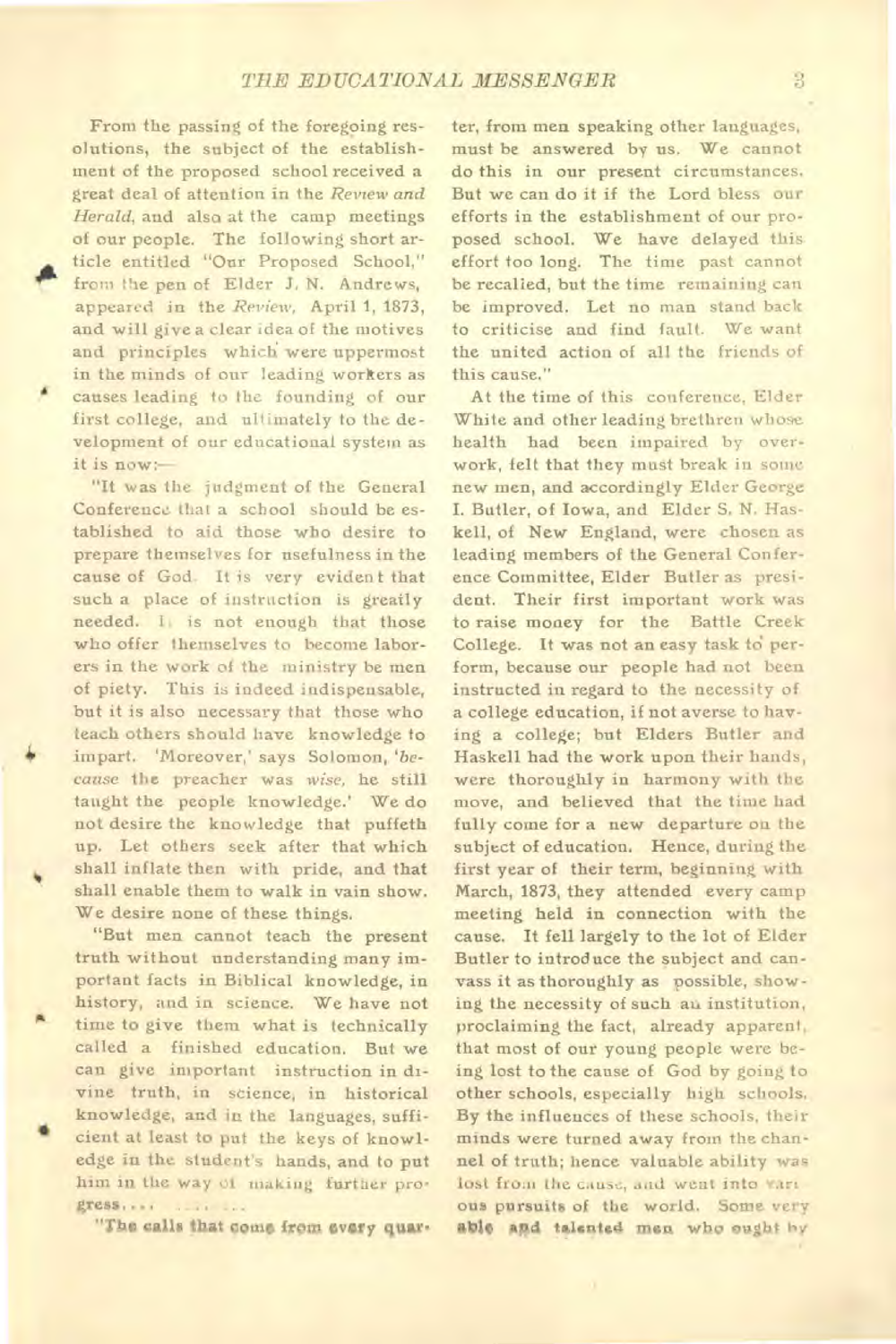reghts to have been leaders in the Seventh-day Adventist denomination had gone into other fields of labor. This was a patent and a sad fact, and it was used to the best of his ability to make our people see the necessity of having an educational institution under our own religious auspices, where the truth would be preached and proclaimed to such souls as we have described, and many of them saved to the work. It was a laborious effort, but God helped Brother Butler and Brother Haskell in raising the funds that built Battle Creek College. Some \$52,000 was raised that season, and a tide was set running in the denomination that has never since ebbed. A different order of things was brought in, and it is not too much to say that most of the leading men to-day who are filling importrnt positions in the cause were qualified for their work in the college thus established.

In response to the opening of Battle Creek College, students came from the Atlantic and Pacific coasts, from Minnesota on the north, and from Texas on the south, to enjoy the advantages which had never before been offered in the denomination; and for a number of years Battle Creek College had a large enrolment of students, many of whom had the purpose of preparing themselves to become laborers in the cause of God. But for every one that came, scores were left behind equally as needy and equally as desirous of obtaining an education, but unable to meet the cost of so long a journey. It was inevitable that the same causes which operated in the founding of Battle Creek College should eventually call into existence other institutions of like character in different parts of the field. Accordingly, eight years after the opening of Battle Creek College, Healdsburg College was established iu California, and South Lancaster Academy in Massachusetts, the former opening its doors April 11, 1832, and the latter April 19, of the

same year. For a time these schools, to a considerable extent, met the needs of the denomination; but five years later an urgent call came from the Minnesota Conference, which led to the establishment of the Minnesota Conference School in 1888. This school continued three years in the basement of the Seventh-day Adventist church in Minneapolis. It was attended by over one hundred young men and women eager to gain an education. The basement of the church not being suitable for such a school, steps were taken by the Minnesota, Wisconsin, and South Dakota Conferences toward the establishment of a union school for the three conferences.

A preliminary meeting was held at Owatonna, Minnesota, in May, 1890, attended by representatives from the three conferences before mentioned, together with the Educational Secretary of the denomination. At this meeting the needs of the Northwestern field were considered. It was unanimously decided that a central school ought to be built, and it was recommended that another meeting be held in the following July to be attended by delegates from the three conferences, having power to act in the selection of a site and the establishment of a school. This meeting was never held. Before the appointed time arrived the idea had grown until it embraced nine conferences of the Mississippi valley, and the establishment of Union College was the result, its opening being held in the fall of 1891. The next four years witnessed a large growth in the founding of similar schools throughout the denomination. In 1892, Walla Walla College was establsshed in the northwestern part of the United States, and Claremont Union • College in South Africa. In 1893, Mt. Vernon Academy in Ohio, and Graysville Academy in Tennessee, opened their doors. to 1894, Keene Academy in Texas, and Huntsville Academy in

rn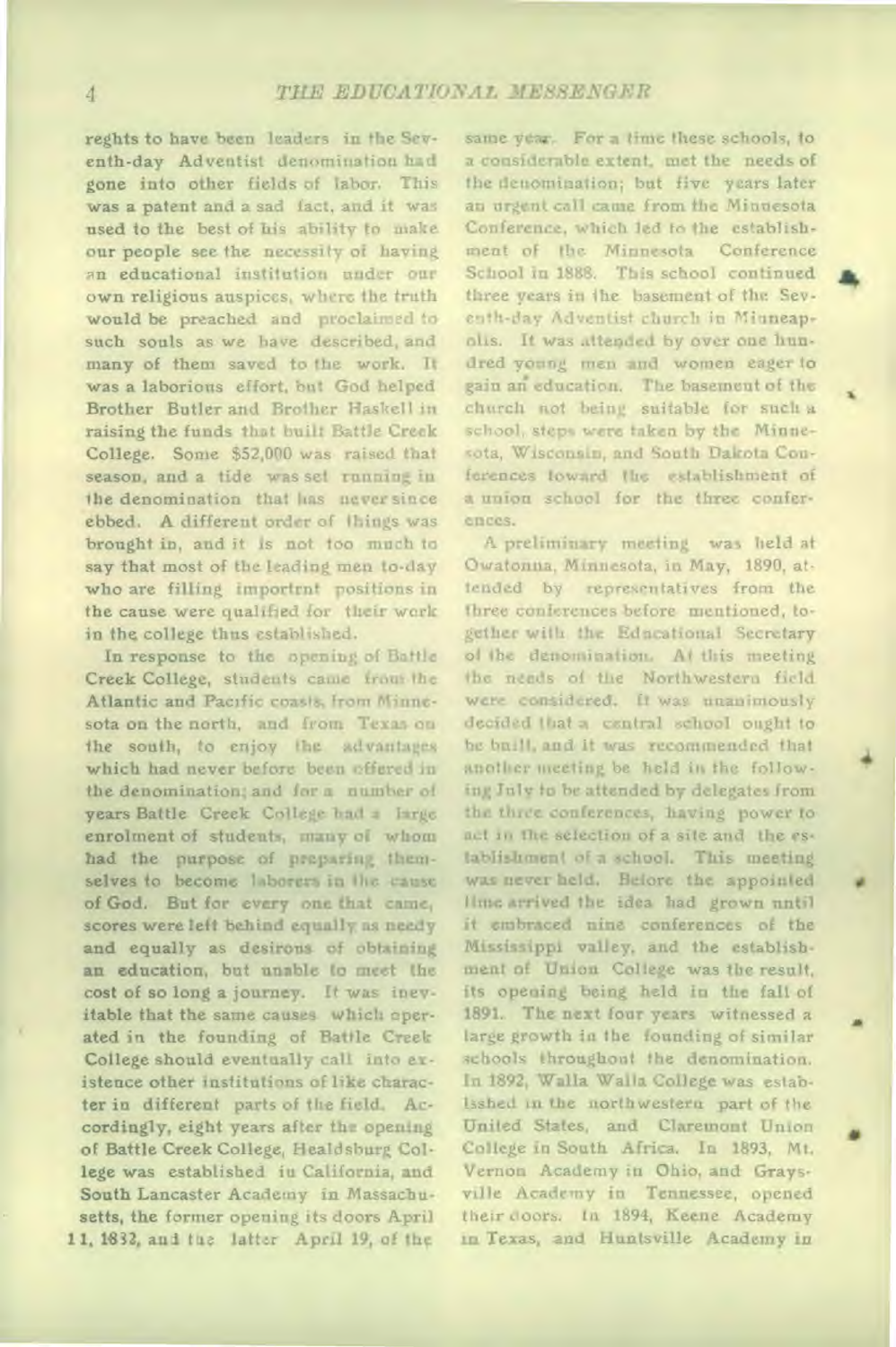Alabama, were established; and about the same time came the training school at Avondale, Australia. It seems to have been in the providence of God to have these schools of a higher grade to be established first in different parts of the world, that they might serve as training centers for teachers and work ers who should take charge of the more universal system of schools which was to follow in a few years.

*(To be continued)* 

#### GET INTO LINE

I once stood before the Washington monument, that colossal finger of stone pointing up into the very sky; but of more absorbing interest to me than the immensity of this monument to the greatness of the past, was the study of the people who crowded its base. The whole throng was moved with a single desire, and that was to enjoy the great expanse of vision which could only be had by reaching the top of this monument. This end could be achieved in two ways. One was to patiently and laboriously plod up the hundreds of steps that led to the top. The other was to take the elevator which would rapidly and easily lift the visitor to the very pinnacle. Naturally everybody chose the elevator route. But this was not so easy as it sounds; because of the hundreds of people already in waiting and who had formed a line reaching around the entire side of the monument and far beyond. The forty people nearest the elevator door would be taken. The rest must wait and slowly move up in turn to the place nearest the door.

The spirit with which the different visitors met this obstacle was a good index to their character. As I waited I • watched. One young man rushed up, and regardless of the line, marched straight fo the entrance. "You will have to take your place in the line," said the guard. The visitor looked down the long line, which did not appear to be moving. "How long will it take?" said he. "Perhaps an hour, maybe two," said the guard carelessly. "But I am in a hurry and cannot possibly spend so much time," said the visitor edging up toward the line nearest the door. But the guard was relentless. "Go to the end of the line," said he, and he meant it. Slowly the visitor started for the rear. In the meantime twenty or thirty more had arrived and, taking in the situation, had gone directly into line; so that he was now just so much farther away. He finally got into line and after what seemed an intolerable waiting, the line had moved by almost imperceptible advances until he could see the door. But there is still waiting ahead and nervously looking at his watch, he sees the afternoon is going. His impatience gets the better of him. He decides that if he ever reaches the top of that monument he must do it in some other way. He leaves the line and tries the guard at the door once more. This time with the purpose of persuading the guard by his importunity, or by money considerations if necessary, to allow him to enter the next car load. But the guard is no respecter of persons, and apparently money is no temptation. When the young man, frustrated in his attempts at last thinks to return to his place in the line, he finds the gap has closed in and refuses to open to him. His attempts to enter only calls the guard who cooly explains that, having lost his place, his only chance now is to again go to the farthest end of the line. The young man grows angry. He storms and fumes at the guard, at the unjust arrangement, at the very government that is responsible. But all this does not disturb the guard and only makes the crowd smile as the move up another step. The young man is certainly to be pitied in his confusion and distress. He cannot go back to the end and start all over again, and he cannot go away without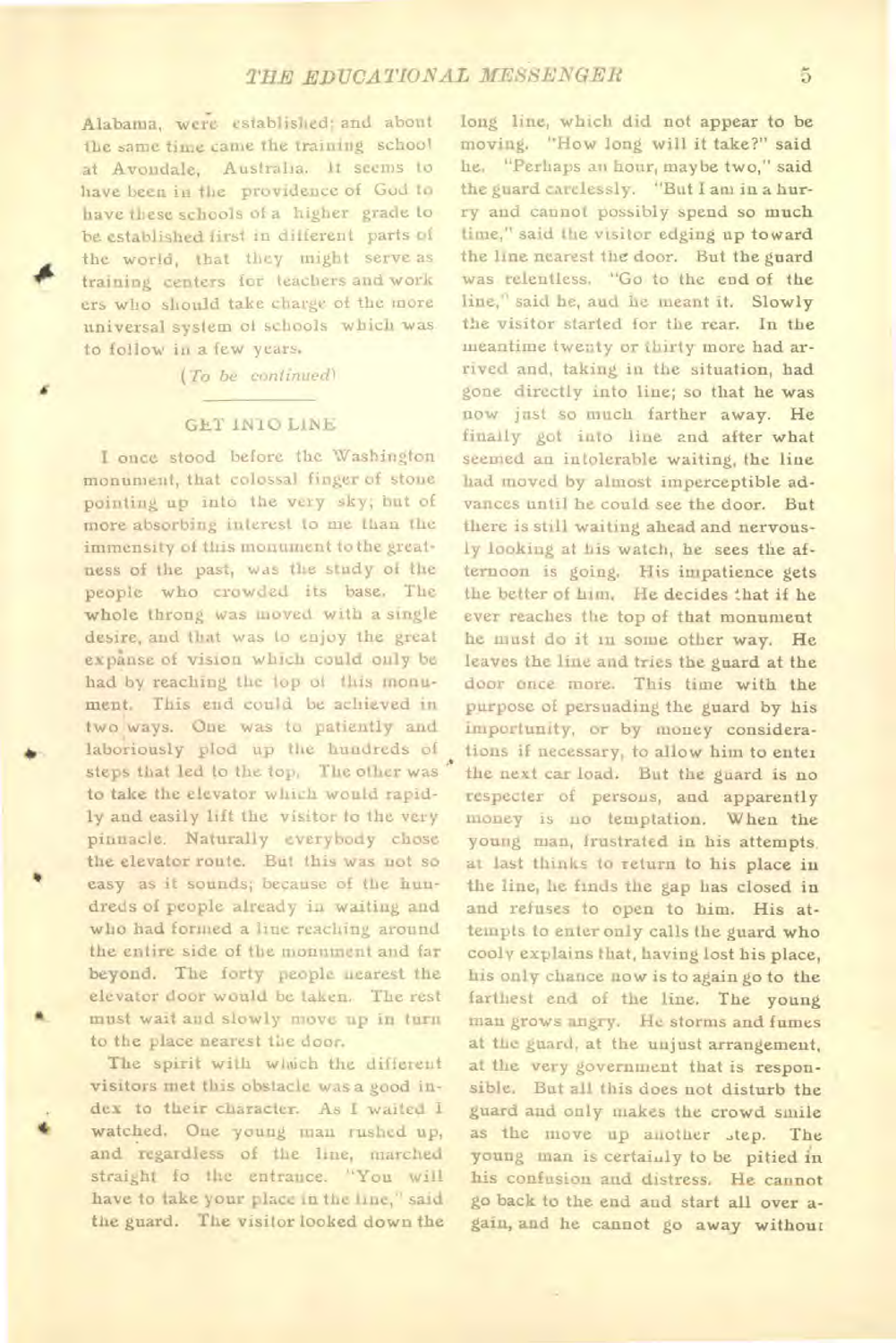visiting the top of the monument. At last in sullen despair, he starts to climb the steps. Half an hour later as we are returning from the top, we see our unfortunate friend slowly descending after having climbed about one-third of the way. He had given up the attempt.

This incident has an application to the life of every young man and woman. They all wish to rise in life—to reach the pinnacle of success, and it is a worthy ambition. Education and training is the elevator which is to lift them up. But to obtain an education of either the head or the hand, means long years of waiting and work. There is no short cut. The guard is unmoved by pleadings. He is indifferent to wealth or rank. There is but one way; that is to get into the line that is advancing toward an educatiom. How many view the length of the line and declare they cannot spend so much time in waiting! How many spend enough time waiting, waiting about the gate for an easier way, or iu complaining at fate for making it so hard, to have started at the very end and have worked up. How many who are well started drop out of the line and. lose their place because the line does not seem to move fast enough! Many turn away in despair, while others endeavor to retrieve their mistakes by trying to climb to the top without the needed education and training.

Young man, young woman, are you in the elevator line? Are you working toward an education? I see a young man doing some menial labor which may be well enough in itself but there is nothing beyond it. It leads nowhere. The young man gains nothing in skill or education from it or by means of it. Another is doing something no less menial, but it in the line of events that is moving. By study or by manual training he keeps his place in the line and is prepared to move up when the time comes. Young friend, it matters not how long the line may be; how many years of

pushing and waiting there are ahead, there is but one thing to do. Get into line as soon as possible. It matters not how handicapped you may be by poverty or circumstances, how slowly you appear to be moving. You are better off so long as you are in the line of education than the man on the outside of the line who appears to enjoy more freedom at present but who can never hope to rise because he is not iu the line that leads to the elevator.

My appeal to every young person is to determine to advance by getting an education or a training of some kind. Study the work you are doing to-day. What does it offer for to-morrow and future years? If it does not give a training or provide a means for a training that will prepare you to advance, you cannot afford to continue it at any price. Best of all try to enter a school or college regularly. If you do not have the means, then find a place where you can attend school in connection with your work. Your progress may be slow, but you are in line. The young man or young woman at work in a shop or in a kitchen may master one or two studies at a time, which in time will fit him or her to enter college or a training schocl for some of the higher professions. A young lady unable to complete a college course may become a trained nurse or a secretary or enter one of the many other places which offer opportunity for continuous advancement. A young man who cannot take a degree in college, may still work his way into one of the mechanical arts where increased experience with diligent study will be a continuous promise of advancement. The demand in the Lord's work, as in the work of the world, is for trained workers. There is always a call and an opportunity for a mind and a hand that is trained to think and do. The youth who improves every opportunity of the present, no matter how small it may be, will in a few years from now find him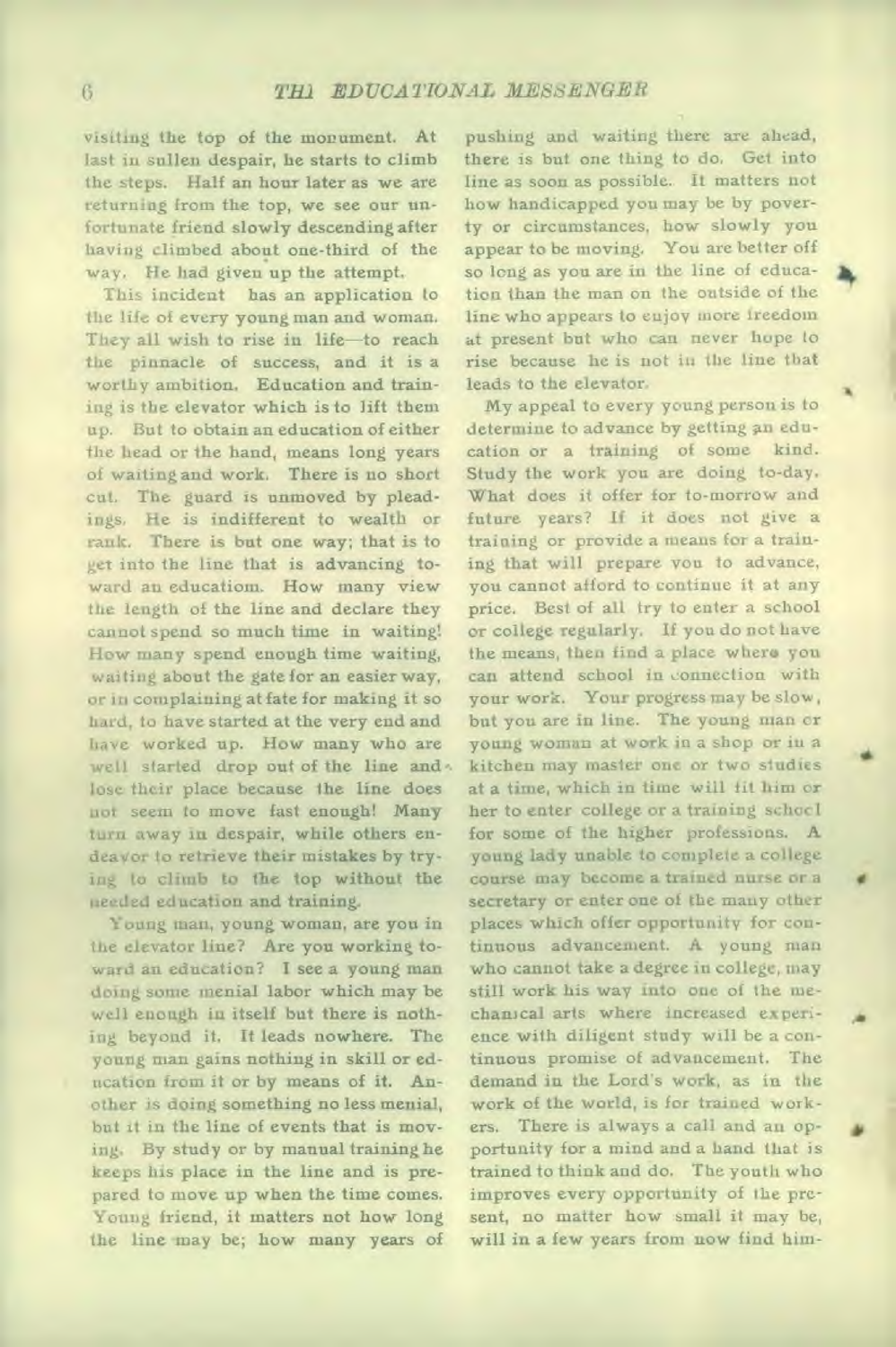self far up the line toward the gateway of success. Begin now. Get into line. When once there let nothing tempt you to step out.—C. C. *Nicola, in "The Medical Missionary."* 

#### THE OPENING OF UNION COLLEGE.

**H**The fall term at Union College begins Wednesday, Sept. 12. Students should if possible be present a day or two before in order to be settled, ready for the opening. Rooms should be engaged in advance, of the Preceptress, Mrs. C. C. Lewis, College View, Nebr. Strangers should bring testimonials that they meet the requirements under "Who admitted," page 12 of the calendar.

Good crops and general prosperity, increased interest at the camp meetings, and an extensive and favorable correspondence,—all indicate a large attendance. Let those who have been halting in their purpose, now decide to come. If you put it off, you may never get the education you need for life's duties. Thousands regret their neglect to obtain a good education. Nobody is sorry for a single month spent in school. Remember that we offer regular preparatory, academic, and college courses, also ministerial, normal, commercial and medical preparatory courses. German, Danish, and Swedish departments. Conservatory of music. Catalogue of information free on request. Correspondence invited. Address the President, C. C. Lewis, College View, Nebr.

#### MUSIC, WHAT IT IS AND WHY IT IS *(Continued)*

How often we have heard different ones say when listening to a piece of music, "It has no tune." A piece of music without melody or tune would be a piece of music *minus the music.* Good melody is one of the most important essentials of music.

But this melody which is so necessary

does not always need to be of the type that would appeal to many listeners. Many people do not recognize the melody in a Schubert song, a place of all Places where melody in its purest and truest form is bubbling over continually. These same persons would find no melody in the grandest of our hymn-tunes. In fact they might not find melody until they came across the type that partakes of the qualities of the dance tune; strong unbalanced rythm, lively, gay and with a liberal dose of sixteenth and thirtysecond notes.

Good melody is expressive, sometimes tender, sometimes happy, in short, expressive of all the different shades of feeling common to music.

The truest and purest style of melody is the sustained, the soulful; that which touches our feelings in the most tender way, that which appeals to us, not by its sensuous charm, but by that something which cannot be defined but which can be felt.

Anyone can pass safe judgment on a piece of music (after hearing it a sufficient number of times if it be elaborate or above the musical understanding of the listener) by answering the questions, "Does it give more than mere aural pleasure? Does its melody, harmony and rythm appeal to our feelings instead of our sense of feeling alone?"

All the masterpieces in music have stood this test. They have that something within them which is *simply music* in its truest meaning. Such music unfolds more of its inner beauties at each hearing. It may not at first show its full beauty, but by repeated hearing it will unfold more and more.

In contrast to good music there is the light, sensuous, sweet-pretty music which allures by its noise or its strong rythmictune which is deficient in good melody and harmony. This class attracts at first sight, but we tire of it at repeated hearings. Hence the entire output of popular music changes every year or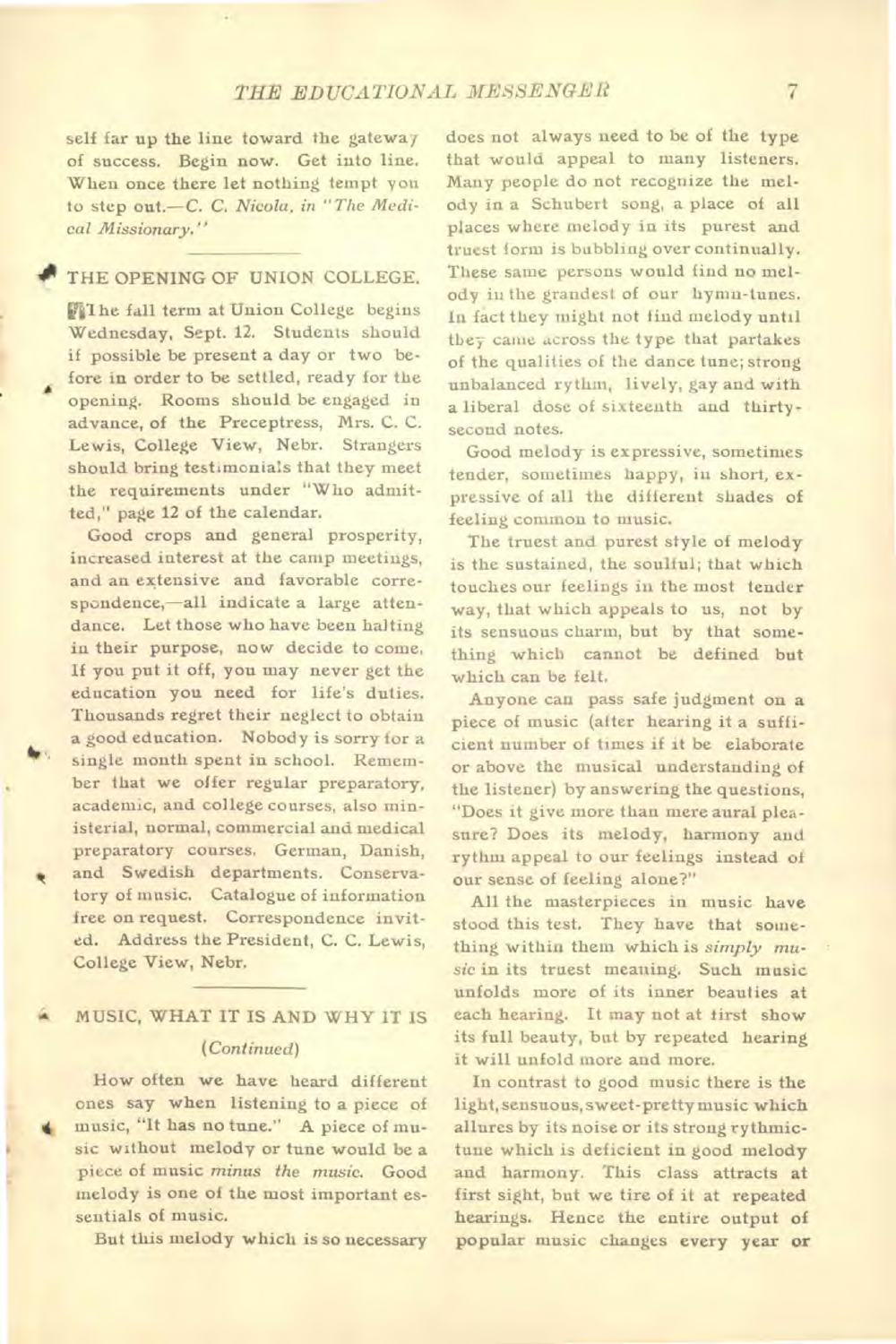two. This distinction has applied to good music vs. popular music as far back as we have any definite knowledge of music as an art.

One thing thing that we should remember is that we are apt to think what we have heard repeatedly, that which by long usage has become dear to us, is the very best. And we sometimes regard anything new as bad or not so good, when if we asked ourselves why we would be compelled to say because it was new.

This reminds us of the early musical efforts in our own country. The early New Englanders opposed every effort to improve their crude Psalm-singing. One of their arguments against an attempt at improving was, "It is a new way, not as melodious as the old way," when the improvement itself was the old way. They had sung the hymn tunes so carelessly that they had lost their original form. Each one sang on his individual pitch, each one beginning and ending according to his own taste. They were trying to sing with "expression." It is not known whether they had "Singing Evangelists" to help them into such a condition of musical chaos; it is very likely they did have. It was said a listener could not tell what they were trying to sing, yet they thought a change would be sacrilegious.

This same principle is found to-day where the old hymns, the new ones of worth, and the best of the entire collection are neglected; the congregation singing a few of the hymns but more of the light songs until they look with illfavor on any others which might be new to them. Also many of the hymns were sung so badly out of time that they could hardly be recognized. All will agree that we should use the best hymns, but there is great difference in opinion over what is best. Good poetry, full of deep meaning, of stately meter, wedded to music of like character is far more fitting for divine worship than the op-

posite type. If singing in divine worship was regarded less as a form and more as a worship itself, congregations would be more choice in their use of hymns and songs, and when we regard it this way we will sing more earnestly and carefully, with the spirit and with the understanding. When we do this we will want the best, nothing else will satisfy us.

#### THE GENERAL CULTURE COURSE

"As a man thinketh so is he." The books we read have a tremendous effect upon our thinking and upon our characters. The mind is the best possession we have and we should use the greatest care in its use. "The young are in great danger. Great evil results from their light reading."—Test., *Vol. 2, p. 236.*  "If you should read with the *one object in* view to *improve the mind,* and should read only as much as the mind can comprehend and digest, and would patiently *persevere* in such a course of reading, good results would be accomplished." *—Test., Vol. 3, p. 465.* And we have been directed especially to the "treasures in the *Word of God,* in the *records of noble lives."—Education, p.* 269.

The General Culture Course of reading for our young people has been instituted by the Central Union Conference Young People's Society for the purpose of helping young people in the choice of good reading and to assist them in reading to a definite purpose.

The course this year will consist of three books, to be read in the order named, "Life of Elder Joseph Bates," "Life Sketches of James White and Mrs. Ellen G. White," and "The Great Second Advent Movement," by Elder J. N, Loughborough. The cost of these books will be 35 cts., \$1.25 and \$1.50 respectively. "An investment in knowledge," said Franklin, "pays the best interest."

The outline of the course will commence in the Oct. 1st. issue of the EDU-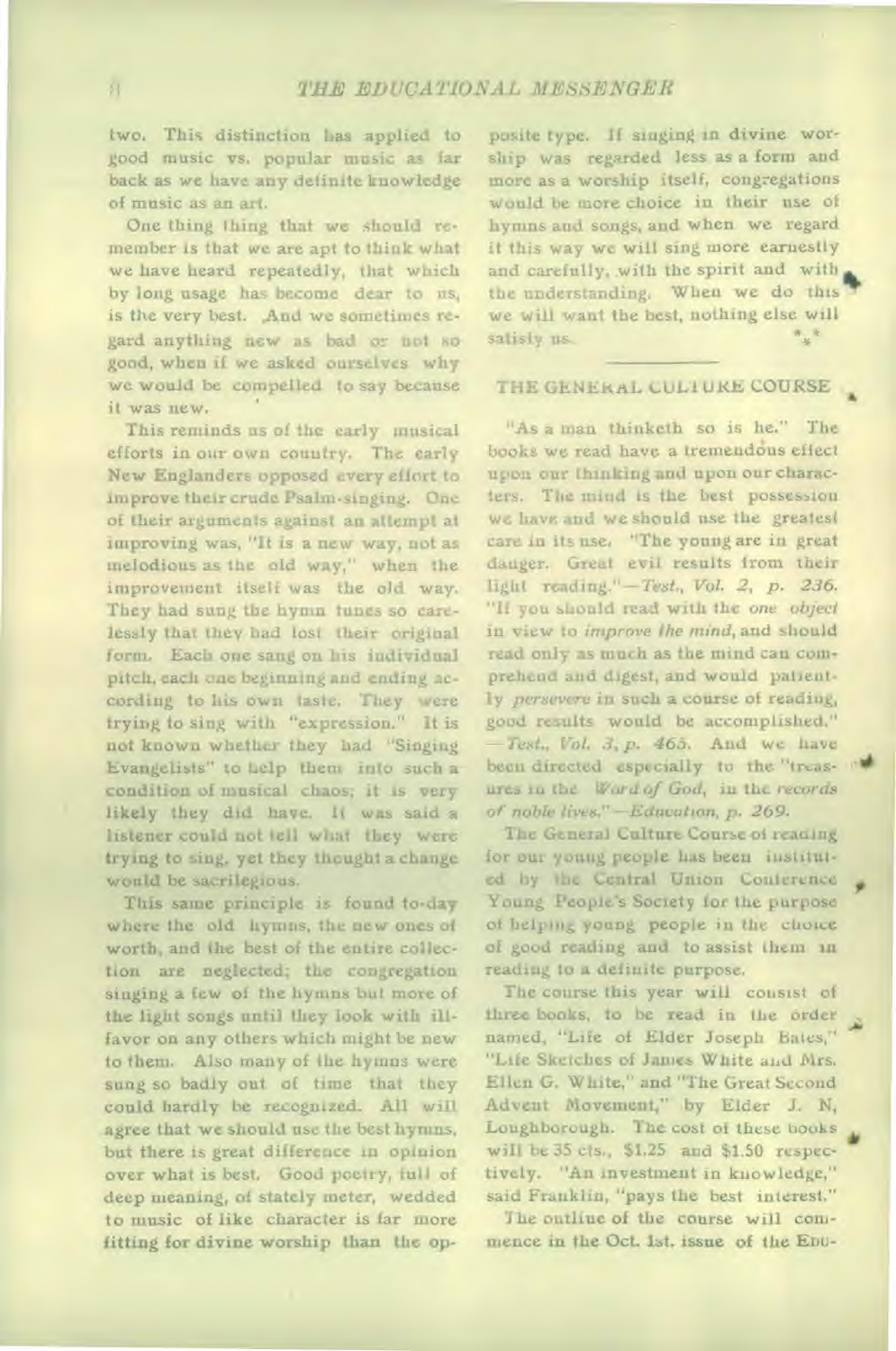CATIONAL MESSENGER, (50 cts. per year) and will continue eight months.

All who desire to take up the course should send in their names for enrollment at once to this office. The MES-SENGER and the books desired can be ordered at the same time. No tuition for the work is charged.

At the close of each book, examinations will be sent out and all who do satisfactory work in reading the three books will be granted a cetificate by this Society.

Our success, we are often told, depends on our improvement of opportunities. Here is an opportunity to gain some interesting and useful information, and to become better grounded in the Third Angel's Message. What do you think Jesus and the angels are most interested in today? Is it not the progress of this Message,—the finishing of the mystery of God? Here is an opportunity, young people. Do not let it slip. Address Central Union Conf. Y. P. S. S. D. A., College View, Nehr.

Eld. John Isaac is to teach German the coming year at Walla Walla College.

There is promise of a large attendance at Union College this fall, judging from the correspondence and 'the inquiries at camp meetings. Surely all our young<br>people should arouse themselves to the needs of this present time and gain a preparation for service in God's cause.

The Union College Press is working busily on the revised edition of Prof. Kern's "Studies in Gospel History." This will be forty-five lessons on the life of Christ, arranged for written ansswers. The book will contain about 350 pages, will be bound in cloth, printed on calendered paper, and illustrated with reproductions of about twenty famous paintings of events in Christ's life. The price'of the book is seventy-five cents, postpaid. Orderl'of the Union College Press, College View, Nebr.

#### Otr ettratiottat Messenger

Representing the Educational Department of the Central Union Conference of Seventheday Adventists<br>which embraces its Training College, Inter-<br>modific Schools, Chuch Schools, Sab-<br>bath Schools, Samtariums, Nurses<br>Training S

Issued the 1st and 15th of each month by the Central Union Conference

| College View,                                                                                                                                                                                                                      | Nebraska                                                                      |
|------------------------------------------------------------------------------------------------------------------------------------------------------------------------------------------------------------------------------------|-------------------------------------------------------------------------------|
| EDITOR<br>ASSOCIATE<br>Young People's Work<br>Christian Education<br>Educational News<br>Ass't Editors: J. L. Beardsley Myrtie Wheeler<br>Business Manager, M. E. Ellis<br>All unsigned articles are by the editors associate edi- | C. C. LEWIS<br><b>EDITORS</b><br>M. E. Kern<br>B. E. Huffman<br>E. C. Kellogg |
| tors sign their initials.                                                                                                                                                                                                          |                                                                               |
| TERMS OF SUBSCRIPTION:<br>PER YEAR, IN ADVANCE, 50 CTS.                                                                                                                                                                            |                                                                               |
| Entired as recond-class matter January 4, 1905, at<br>the postoffice in College View, Neb., under Act of<br>Congress of March 3, 1879.                                                                                             |                                                                               |

### Nelus and Nutes

College opens September 11, 1906.

Mr. Otto John, of Mexico City, Mexico, arrived last week to attend college and work in the printing office.

Dr. W. A. George and wife have gone to the Coast, to attend the Medical Convention which is being held there.

C. S. Foss has been asked to accept the position as head nurse at the Sanitarium in Peoria, Ill., so will leave for that place this week.

Mr. E. R. Morlan who has been assisting with the Sanitarium work this summer, leaves the first of September for his home at Stuart, Iowa, to continue his school work.

Miss Mamie Koenig, who was compelled to give up her nurses' course at the Des Moines Sanitarium on account of the illness of her mother, is now registered at the Nebraska Sanitarium, having brought her mother here for treatment.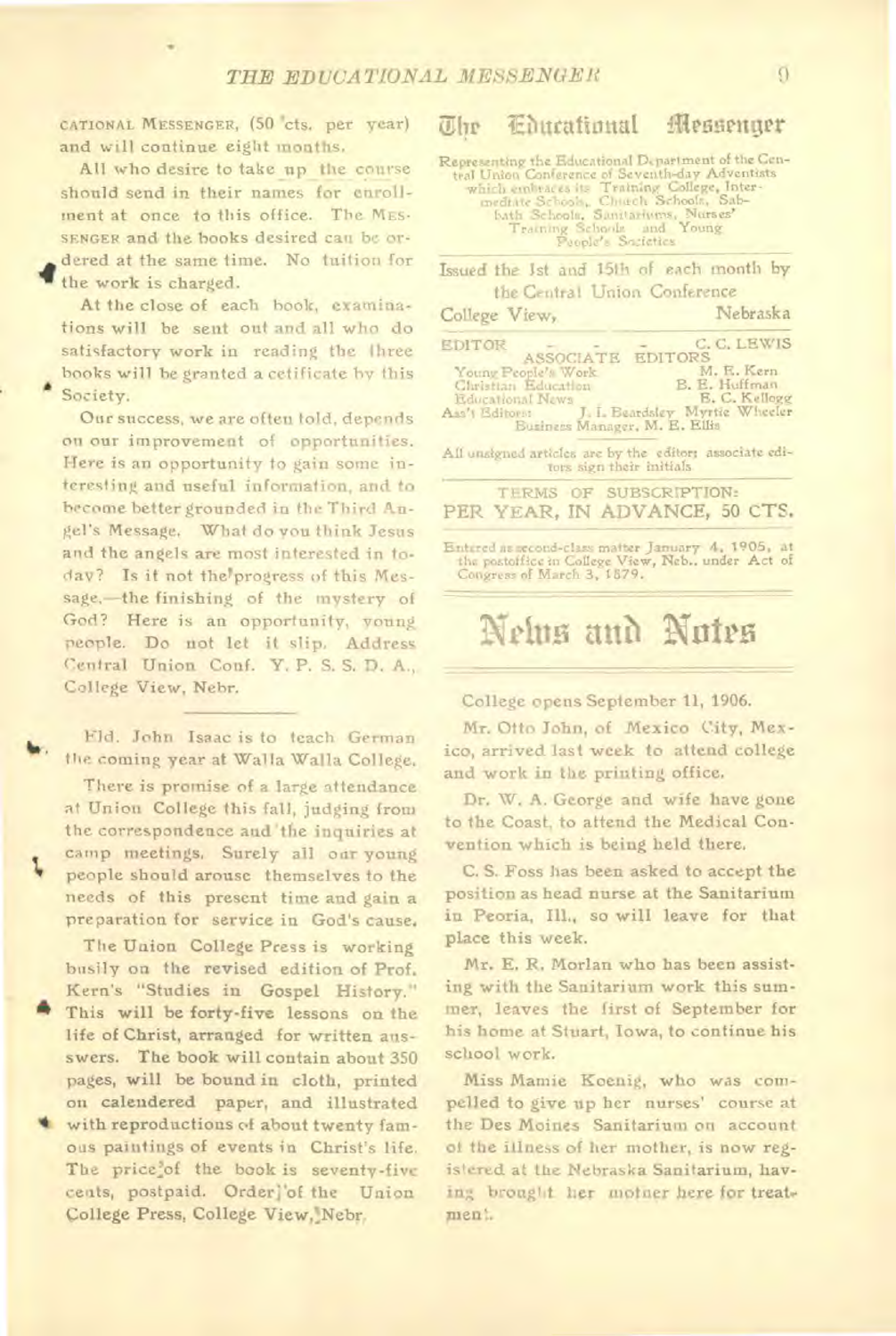Lottie and Gertie Talmadge are spending their vacation at Alexander, Nebr.

Miss Kate French is nursing in Beatrice, Nebr., and Miss Carrie George in Lincoln.

J. C. Anderson is to act as principal of schools at Lorraine, Kansas, this coming school year.

Miss Nellie Jenkins has been called to her home at Cambridge, Nebr, because of the illness of her sister.

F. B. Juhl, who has been acting as engineer for Union College for some time, has gone to Lincoln, N. D.

L. C. Christofferson and wife were at the Kansas camp meeting. They had charge of the Sanitarium tent on the grounds.

Chas. Skinner, head nurse of the Gents' Bath at the Nebraska Sanitaauim, visited this week, with his father at Newton, Ia., and also spent a day at the Des Moines Sanitarium.

Misses Roberta and Elsie Andrews are looking after their landed interests in New Mexico. Gordon Andrews recently went to the same place with a carload of stock and things.

R. T. Baer writes from Belle Fourche, S. D., that they are having good results from the series of tent meetings being held there. Some have already begun to keep the Sabbath, and the workers hope to raise up a church there.

Mr. Cush Sparks and Miss Anna Erickson were married in College View, Aug 15, and left the same day for Colorado. Their baggage followed them the next day, and their friends, the printers, saw to it that it was properly labeled.

Carrie Wilson, of Woodburn, Ia., in sending her subscription to the MESSEN-GER says: "Since leaving Union College I nave been teaching public school. It is a great pleasure to think of the time spent in College, and to find so many familiar **names in your news items,** 

Mrs. C. C. Lewis recently spent a few days with relatives in Kansas.

Miss Winifred M. Peebles is taking a little vacation at Ames, Nebr.

Clarence Allen recently returned from a trip to Western Nebraska.

N. B. Emerson, Business Manager of the College, recently spent a few days in Topeka.

Vincent Thomas has arrived in College View and will attend College here this winter.

J. A. Westermeyer was at the Kansas camp meeting. He expects to be in Union College again next year.

We have received the sad news that Prof. and Mrs. B. J. Wilkinson, of Washington, D. C., buried their little one a few days ago.

Miss Lizzie Segebartt was in College View for a few days recently en route for her claim near Minatare., Nebr., where she is to have a house built.

Some new desks and office fixtures in the commercial department of the College make it possible to carry on the actual business forms in banking, etc., this year.

M. B. Jenkins had the misfortune to fall from a building on which he was working. The staging broke, and he dropped to the ground about twenty feet below. After several days spent in bed he is able to be about. No bones were broken.

The College View Young People's Society has spent a profitable summer. A young ladies' band of personal workers, numbering twenty-three, and a young gentlemen's band, numbering filteen have held weekly meetings through the summer months. The Sabbath afternoon meetings have been carefully planned for and a good attendance shows a good degree of interest. Several line, of missionary work have been carried **on and more are being developed.**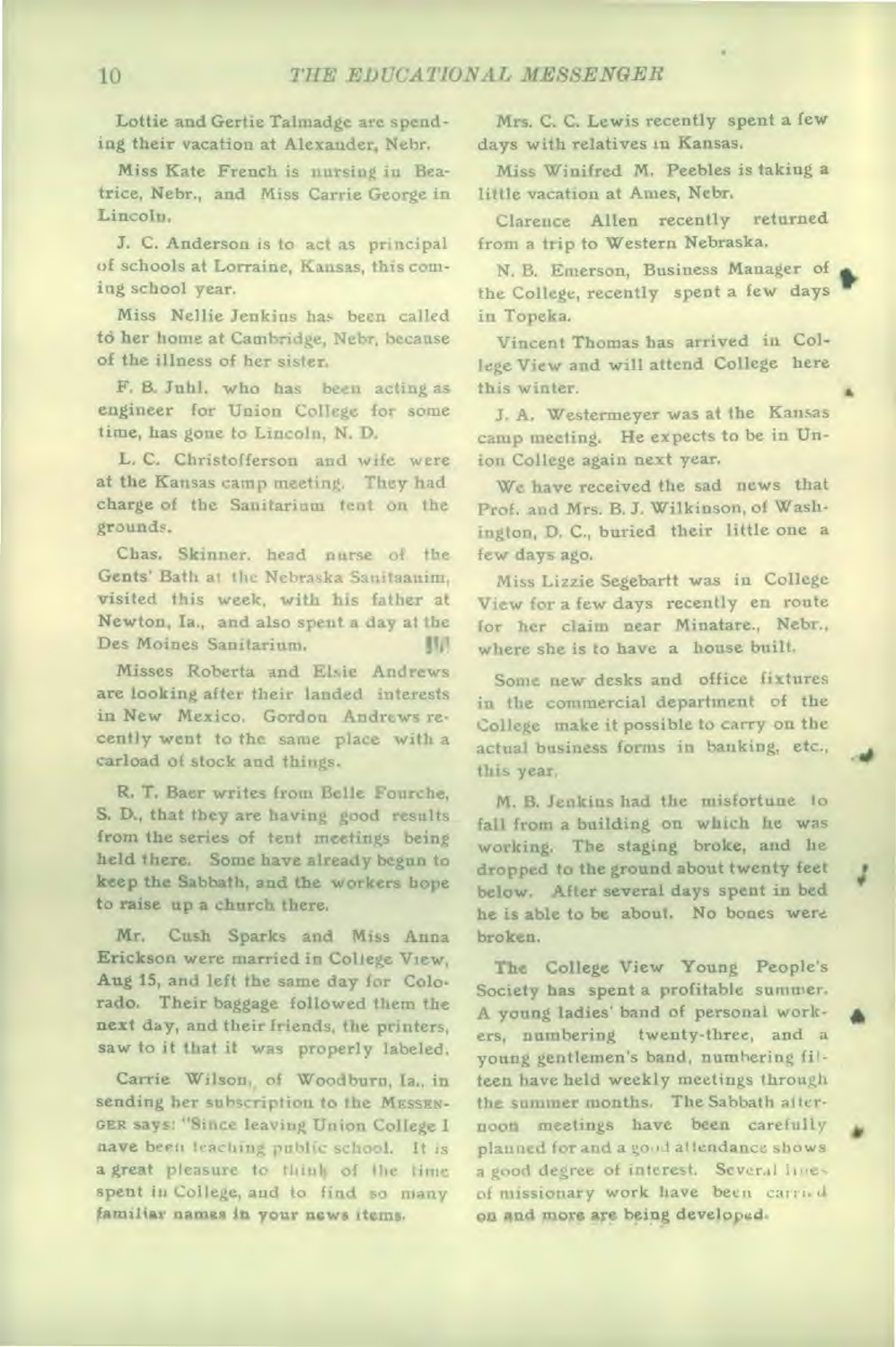Prof. **M.** E. Kern went to Elk Point, **S.** Dak., last week.

Clem Benson attended the Boulder camp meeting last week.

Prof. and Mrs. M. D. Mattson have just returned from the Beatrice camp meeting.

Miss Olive Boutelle has lately arrived at South Hall. She expects to remain to attend school.

<sup>1</sup> Elder A. R. Ogden was elected vice president of the Kansas Conference at the recent camp meeting.

A. S. Bringle and wife were at the Kansas camp meeting. Bro. Bringle is a minister in that conference.

Miss Ethel Benson writes us from Battle Creek, Mich., that on account of the illness of her mother, she will not be able to return for some time yet to resume her course in the Nebraska Sanitarium.

Miss Emile Lull was called home two weeks ago because of the sudden death of her father. She had planned to teach church school this coming year, but will return to the Nebraska Sanitarium and act as matron of the ladies' bath room.

**Dr.** Max T. Smith, a member of the **ti** class of '02, graduated this spring from the Jefferson Medical College of Philadelphia. He secured an early appointment in the German Hospital of Philadelphia, and will return to that city soon to commence his hospital term.

" The Story of the Convention" tells of the doings of the late Educational Convention held at College View, Nebr. It contains the courses of study outlined, lists of textbooks recommended, and **4** much other valuable matter for all interested in the education of our children and young people. Send ten cents to the Union College Press, College View, Nebr., and a copy will be sent to you postpaid.

Bruce Shaw is working in Denver, Cole.

Miss Beatrice Baharian is visiting Miss Matilda Erickson at Harlan, Iowa,

Miss Opal Carner left for her home at Iola, Kansas, for a few weeks' vacation.

Miss Della Potter, of the International, is taking a vacation at her old home in Minnesota.

Miss Frankie Stout, of Bird City, Kansas, arrived recently, to take up the nurses' course.

Miss Maggie Ogden is now working in ,he Wichita Sanitarium, where she will complete her course.

Gertie Grant, Callie Brown, and many other familiar Union College students, were at the Kansas camp meeting.

Miss Mary Anderson is visiting at Wolbach, Nebraska, after which she will connect with the work at Omaha.

Miss Lou Trease has resumed her duties at the Nebraska Sanitarium , after a short visit to the Missouri camp meeting.

Miss Aural Jordan, of Sutherland, Ia., writes: "I am glad there are only a few days more till I will be back at Old Union."

Mrs. M. E. Kern writes from Minnesota, where she is visiting, that about four students will return to College with her.

Will Nelson spent some time in South Dakota lately, visiting his old home. He has left College View for his work in Walla Walla, Wash.

Mrs. Ura Spring is with her husband, Elder L. A. Spring, at Loveland, Colo. Miss Ruth Knudson is doing Bible work in the same company.

Frank and George Nelson returned Aug. 14 from an extended visit in California. George continues his work **as**  typesetter at the International Publishing House.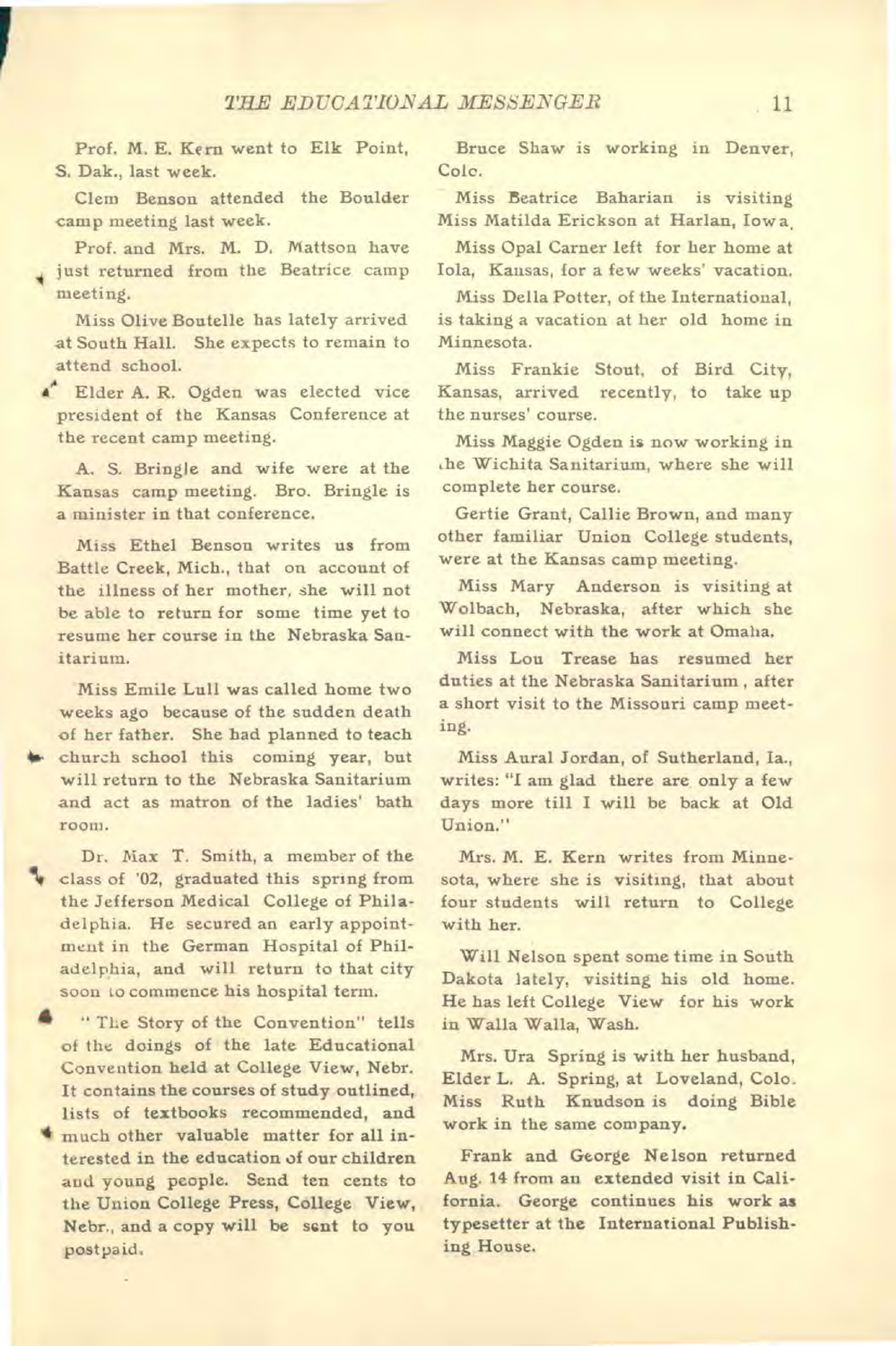Is there a cross on the wrapper of your paper? If so, please renew your subscription.

Lora G. Smith is spending her vacation at home. She expects to return to Union College this fall.

Eld. C. R. Kite has been chosen as principal of the College View church school for the coming year. School begins Monday, Sept. 10.

"Addresses for Young People," by Prof. C. C. Lewis is an excellent book to put in church school libraries. \$1.00 postpaid. Order of the Union College Press.

#### YOUNG PEOPLE'S WORK AT THE MISSOURI CAMP MEETINGS

"It is more blessed to give than to receive." We have planned this year that our young people shall not only receive a blessing at our camp meetings, but

shall go home better prepared to engage in the Lord's work. In Missouri, three meetings were held for the special consideration of the young people's work, besides a general meeting for all in which the importance of the young people's work was considered. Reports were given by young people concerning the progress of the work and the conditions of the young people in all the churches and companies represented *ati,*  the camp meeting. Miss Nora Hough, the educational secretary, is taking hold of this work vigorously for the youth in Missouri, and I feel sure a good work has begun there for our young people. "We have an army of youth to-day who can do much, if properly directed and encouraged."

There is a great missionary movement on our hands, and the energy and enthusiasm of our young people should be focused upon it.

M. E. K.

## REAL ESTATE INSURANCE 4 OCEAN TICKETS

ell you want to buy a home; If you want to insure your house, buildings or goods, we represent the Columbia. CH you want to take a trip to some foreign country, we represent the old, reliable Cunard S. S. Line which never lost a passenger in over 60 years' service. CCall on or write to the undersigned. He can supply your wants. LHonest Dealing is our motto. Office with International Publishing Association, College View, Neb.

### A. SWEDBERG

Residence, 312 N. 14th St., Lincoln, Neb. Phone, Auto 1944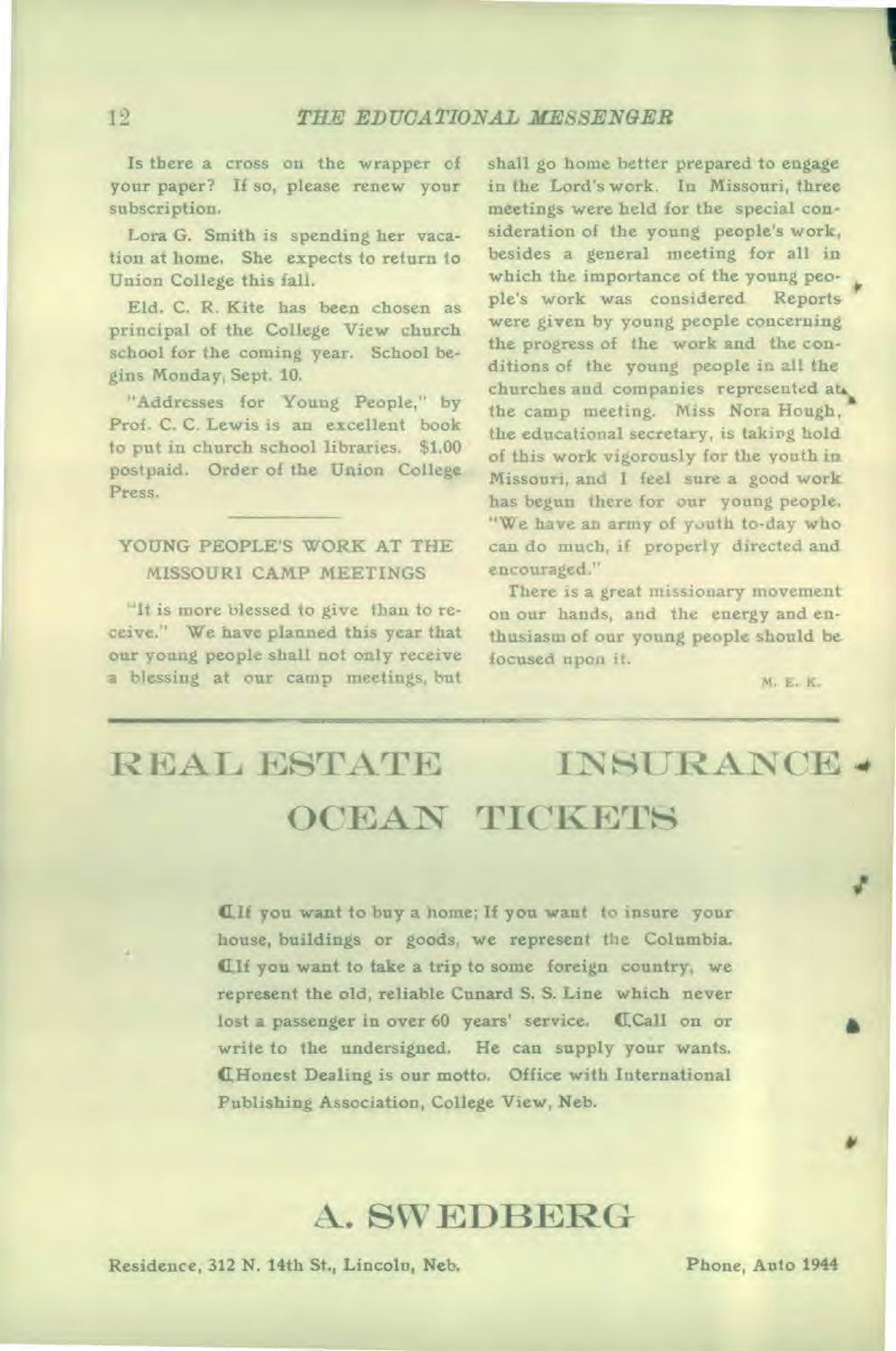*THE EDUCATIONAL MESSENGER*